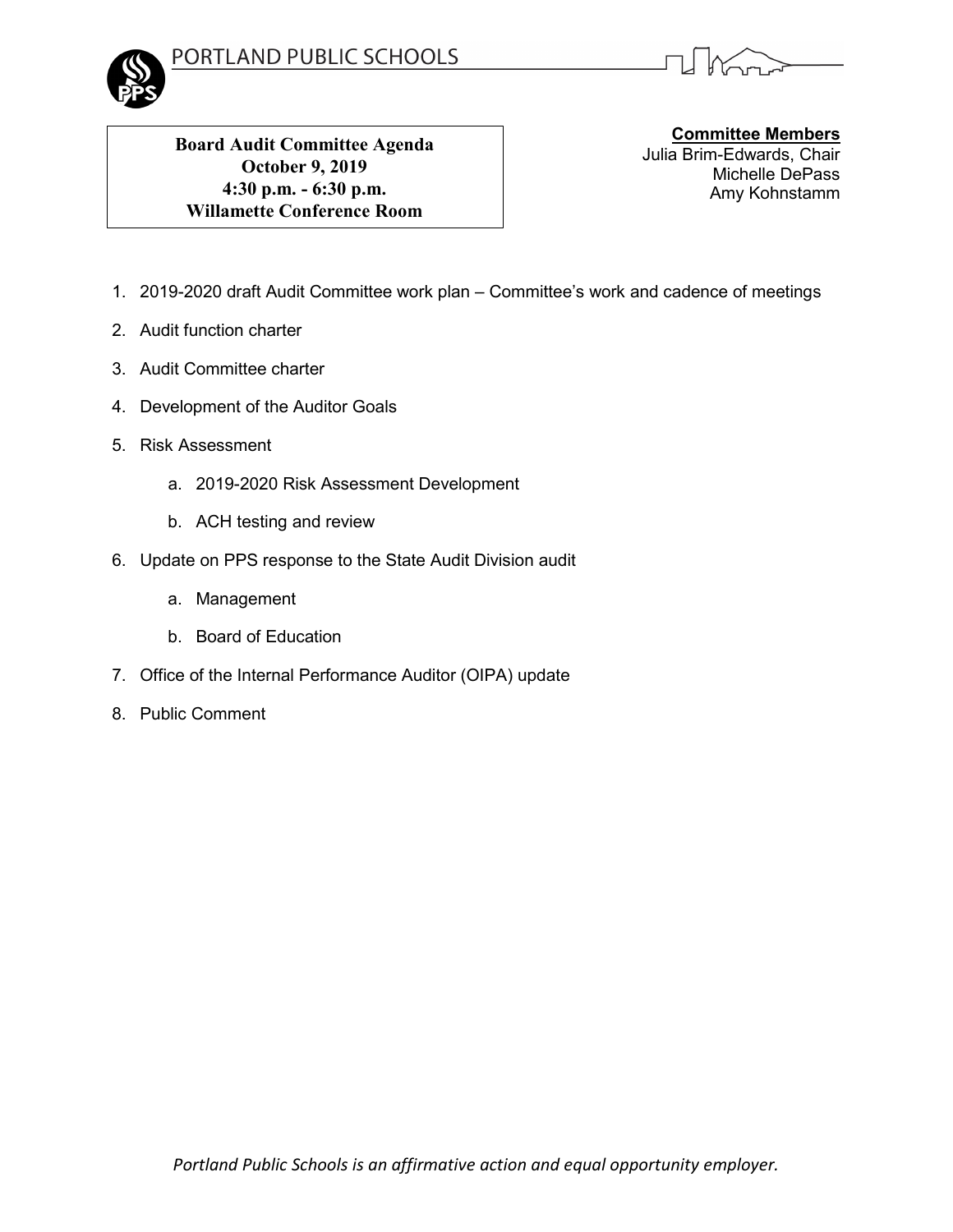



## **Chinese**

nnnnn

這通告有關波特蘭公立 學 校教育委員會 .若閣下需要有關議會資料內容翻譯或通譯 . 請聯略以下的  $000000:$ 

## **Russian**

*Это сообщение для проведения открытых совещаний Руководящего Совета Портленского государственного школьного округа. Если вам нужно, чтобы эта информация была переведена на ваш родной язык или вы хотите пригласить переводчика на это совещание, пожалуйста, позвоните:*

## **Somali**

*Hadii aad u baahantahay turjubaan, ama in laguu turjubaano waxyaabaha looga hadlaayo kulanka dadweynaha iyo gudiga sare ee iskoolada Portland, fadlan la xariir:* 

# *Spanish*

Aviso para la reunión pública de la Mesa Directiva del Distrito Escolar de Portland. La reunión se llevará a cabo en un lugar accesible para personas con discapacidad. Las personas que asistirán a esta reunión y necesiten interpretación favor de comunicarse por lo menos con 48 horas de anterioridad a fecha de la reunión, para poder hacer los arreglos necesarios. Personas que desean testificar ante la Mesa Directiva deben apuntarse en la lista para los comentarios públicos antes de que inicie la reunión.

## **Vietnamese**

*Lời Phủ Nhận Của Ban Ðiều Hành Giáo Dục Ðây là thông cáo về buổi họp công cộng của Ban Ðiều Hành Giáo Dục Sở Học Chánh Portland. Nếu quý vị cần thông dịch những tin tức này, hoặc cần thông dịch viên trong buổi họp, xin liên lạc:* 

Interpretation & Translation Services (503) 916-3427

*Portland Public Schools is an affirmative action and equal opportunity employer.*